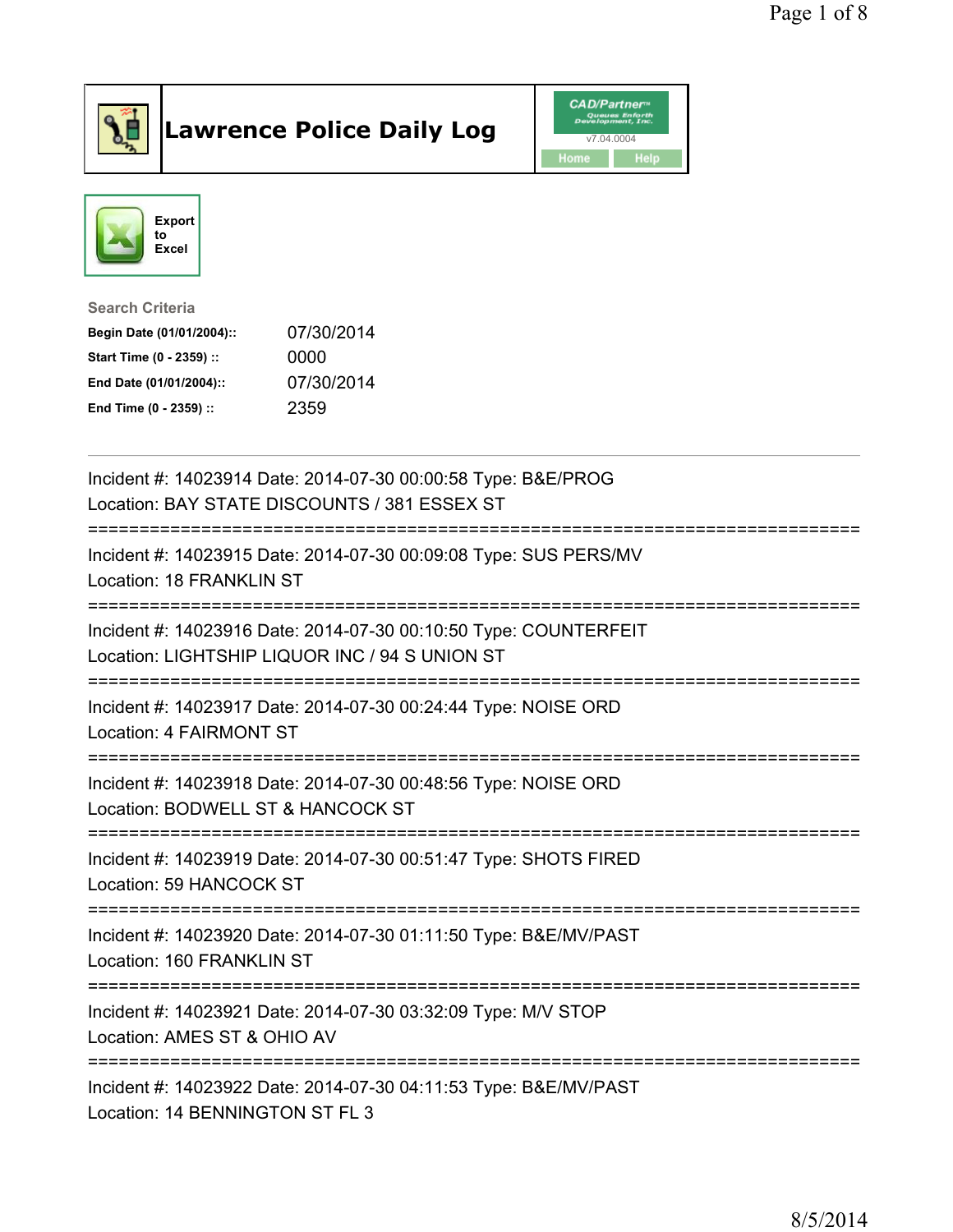| Incident #: 14023923 Date: 2014-07-30 04:55:39 Type: SUS PERS/MV<br>Location: 615 BROADWAY                                                  |
|---------------------------------------------------------------------------------------------------------------------------------------------|
| Incident #: 14023924 Date: 2014-07-30 06:38:27 Type: WARRANT SERVE<br>Location: 90 LOWELL ST                                                |
| Incident #: 14023925 Date: 2014-07-30 06:46:36 Type: SUS PERS/MV<br>Location: 11 W LOWELL ST                                                |
| Incident #: 14023926 Date: 2014-07-30 06:50:05 Type: ALARM/BURG<br>Location: M MAHONEY CO / 175 MARKET ST                                   |
| Incident #: 14023927 Date: 2014-07-30 06:55:21 Type: STOL/MV/PAS<br>Location: COMMUNITY AV                                                  |
| Incident #: 14023928 Date: 2014-07-30 06:59:01 Type: SUS PERS/MV<br>Location: 60 BODWELL ST                                                 |
| Incident #: 14023929 Date: 2014-07-30 07:11:34 Type: B&E/MV/PAST<br>Location: BRADFORD ST & BROADWAY<br>=================================== |
| Incident #: 14023930 Date: 2014-07-30 07:20:04 Type: UNKNOWN PROB<br>Location: 77 S UNION ST #22                                            |
| Incident #: 14023931 Date: 2014-07-30 07:37:43 Type: B&E/PAST<br>Location: 209 FERRY ST FL 1                                                |
| Incident #: 14023932 Date: 2014-07-30 07:41:55 Type: SUS PERS/MV<br>Location: 38 KENDALL ST                                                 |
| Incident #: 14023933 Date: 2014-07-30 08:01:15 Type: WARRANT SERVE<br>Location: 224 WATER ST FL 1                                           |
| Incident #: 14023934 Date: 2014-07-30 08:08:30 Type: STOL/MV/PAS<br>Location: 128 MARSTON ST                                                |
| Incident #: 14023936 Date: 2014-07-30 08:21:05 Type: M/V STOP<br><b>Location: MANCHESTER ST</b>                                             |
| Incident #: 14023935 Date: 2014-07-30 08:22:05 Type: ALARM/BURG<br>Lootion: CDANIICH ACCEMBLIEC AE AAD / 44 VINE CT                         |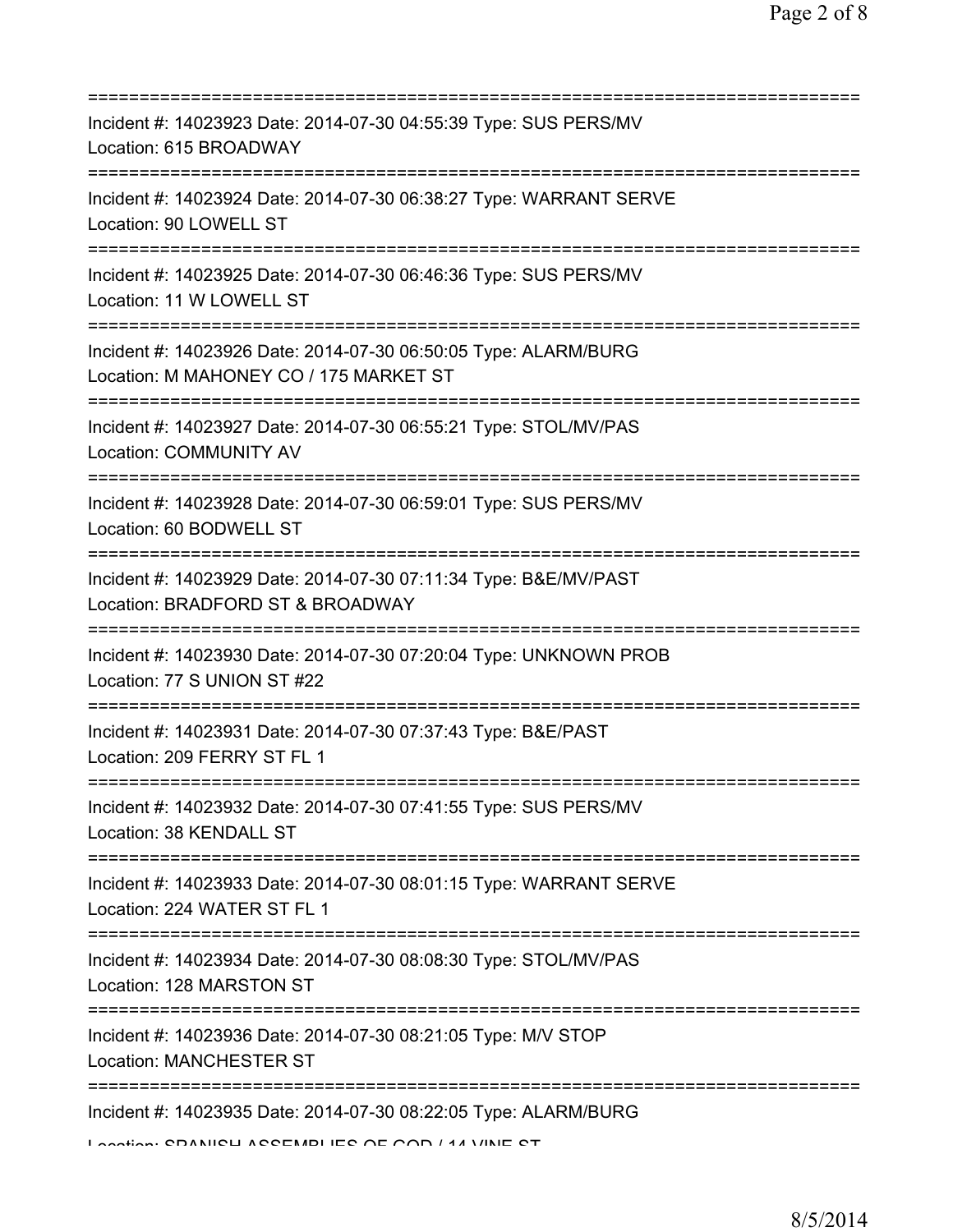| Incident #: 14023937 Date: 2014-07-30 08:53:25 Type: GENERAL SERV<br>Location: JUNE ST & RIVERSIDE DR                           |
|---------------------------------------------------------------------------------------------------------------------------------|
| ===========================<br>Incident #: 14023938 Date: 2014-07-30 09:19:57 Type: DETAIL<br>Location: AVON ST & TRINITY ST    |
| Incident #: 14023939 Date: 2014-07-30 09:27:49 Type: B&E/MV/PAST<br>Location: 97 PARK ST<br>=================================== |
| Incident #: 14023940 Date: 2014-07-30 09:48:09 Type: MAL DAMAGE<br>Location: 128 BUTLER ST                                      |
| Incident #: 14023941 Date: 2014-07-30 09:56:21 Type: SUS PERS/MV<br>Location: 15 BENNINGTON ST                                  |
| Incident #: 14023942 Date: 2014-07-30 09:59:13 Type: RECOV/STOL/MV<br>Location: 18 BUTLER ST                                    |
| Incident #: 14023943 Date: 2014-07-30 10:13:41 Type: SUS PERS/MV<br>Location: BARNARD RD & MT VERNON ST                         |
| Incident #: 14023944 Date: 2014-07-30 10:41:19 Type: CK WELL BEING<br>Location: ABBOTT ST & SHAWSHEEN RD                        |
| Incident #: 14023945 Date: 2014-07-30 10:56:40 Type: SUS PERS/MV<br>Location: S UNION ST & WINTHROP AV                          |
| Incident #: 14023946 Date: 2014-07-30 10:58:54 Type: WARRANT SERVE<br>Location: 49 WILLOW ST                                    |
| Incident #: 14023947 Date: 2014-07-30 11:00:53 Type: ALARM/BURG<br>Location: BAVARIAN CLUB / 41 KNOX ST                         |
| Incident #: 14023948 Date: 2014-07-30 11:59:11 Type: MAL DAMAGE<br>Location: RIO BAR AND GRILL / 9 APPLETON ST                  |
| Incident #: 14023949 Date: 2014-07-30 12:03:14 Type: B&E/PROG<br>Location: 68 MT VERNON ST                                      |
| Incident #: 14023950 Date: 2014-07-30 12:09:35 Type: DISTURBANCE                                                                |

 $\Omega$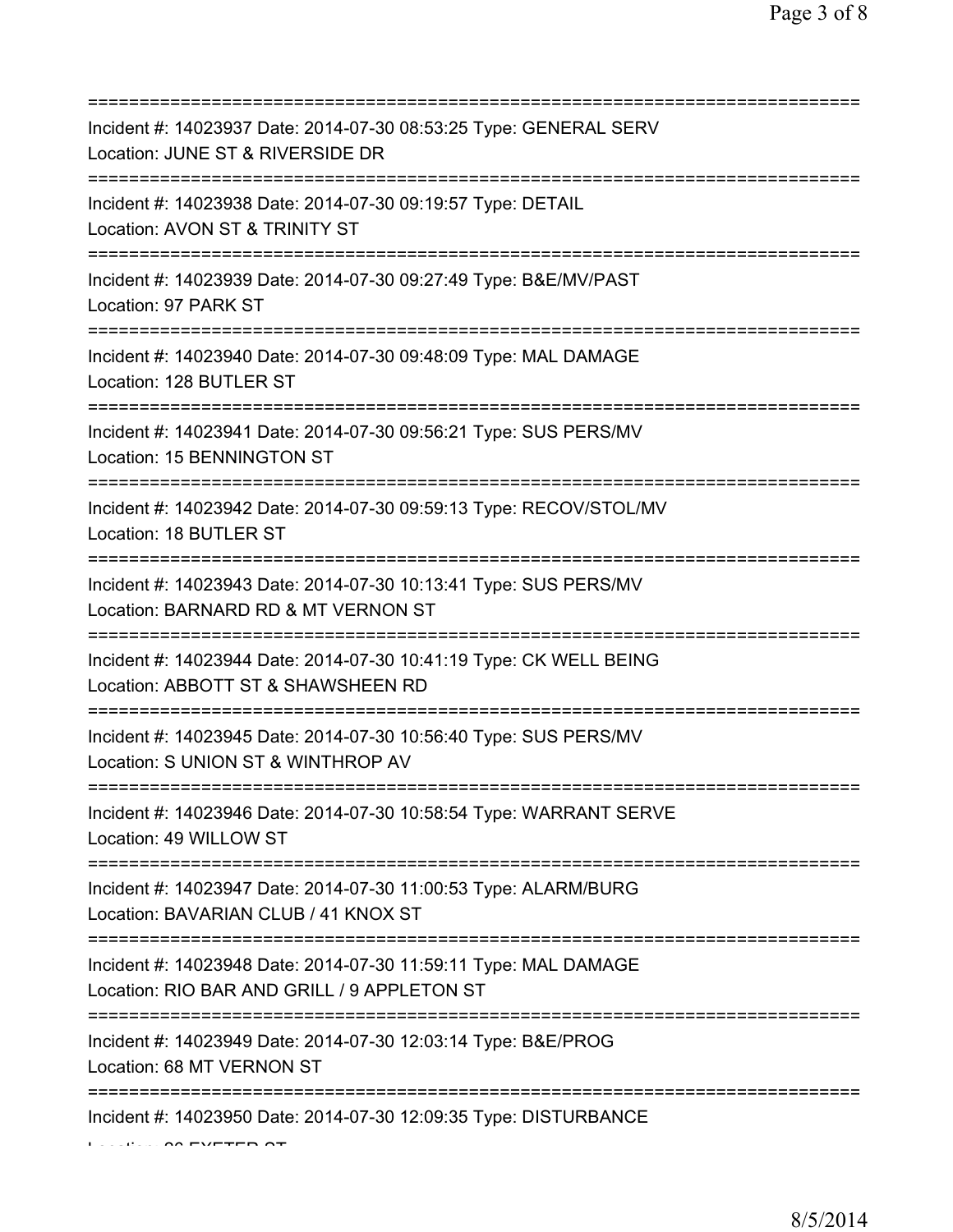=========================================================================== Incident #: 14023951 Date: 2014-07-30 12:28:38 Type: DRUG VIO Location: DURHAM ST & S BROADWAY =========================================================================== Incident #: 14023952 Date: 2014-07-30 12:52:32 Type: SUS PERS/MV Location: 5 S UNION ST =========================================================================== Incident #: 14023953 Date: 2014-07-30 12:54:54 Type: B&E/MV/PAST Location: 57 ABBOTT ST =========================================================================== Incident #: 14023954 Date: 2014-07-30 13:15:55 Type: BUILDING CHK Location: 58 CROSBY ST =========================================================================== Incident #: 14023955 Date: 2014-07-30 13:28:08 Type: DRUG VIO Location: 93 NEWTON ST =========================================================================== Incident #: 14023956 Date: 2014-07-30 13:33:01 Type: M/V STOP Location: BUTLER ST & WARREN ST =========================================================================== Incident #: 14023957 Date: 2014-07-30 13:48:27 Type: ALARM/BURG Location: DIAZ RESD / 523 ANDOVER ST =========================================================================== Incident #: 14023958 Date: 2014-07-30 13:51:19 Type: DRUG VIO Location: 92 NEWTON ST #ST =========================================================================== Incident #: 14023959 Date: 2014-07-30 13:54:51 Type: UNKNOWN PROB Location: RIVERFRONT PARK / null =========================================================================== Incident #: 14023960 Date: 2014-07-30 14:31:46 Type: MAN DOWN Location: 455 MARKET ST =========================================================================== Incident #: 14023961 Date: 2014-07-30 14:40:26 Type: SUS PERS/MV Location: 32 LAWRENCE ST =========================================================================== Incident #: 14023962 Date: 2014-07-30 14:42:57 Type: M/V STOP Location: 62 EXETER ST =========================================================================== Incident #: 14023963 Date: 2014-07-30 14:48:32 Type: DK (DRUNK) Location: COMMON PARK & NEAR STAGE AREA =========================================================================== Incident #: 14023965 Date: 2014-07-30 15:06:52 Type: SUS PERS/MV Location: 343 LOWELL ST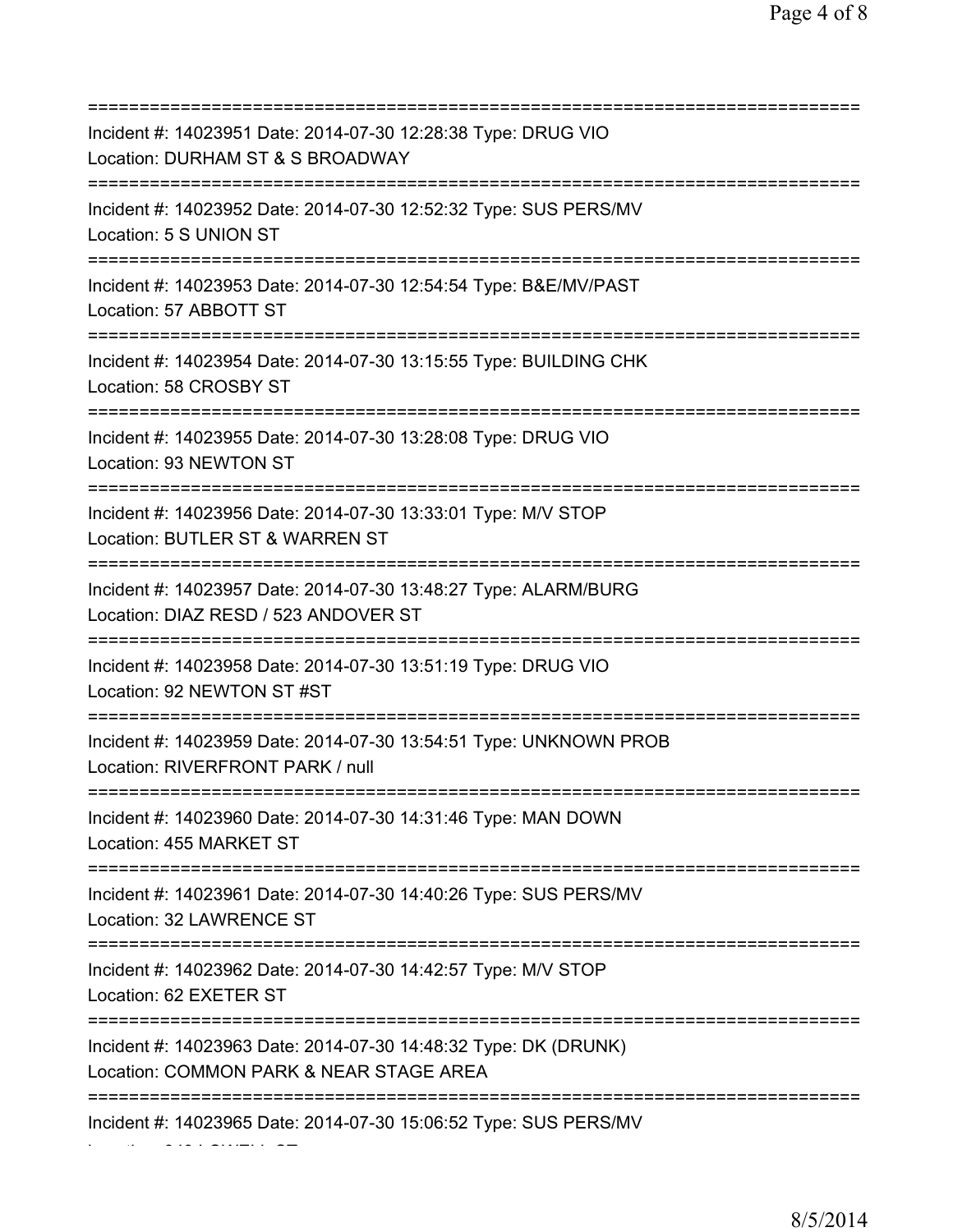| Incident #: 14023964 Date: 2014-07-30 15:06:56 Type: SUS PERS/MV<br>Location: ARLINGTON ST & WALNUT ST<br>;========================             |
|-------------------------------------------------------------------------------------------------------------------------------------------------|
| Incident #: 14023966 Date: 2014-07-30 15:14:39 Type: AUTO ACC/PI<br>Location: FERRY ST & MARSTON ST                                             |
| Incident #: 14023967 Date: 2014-07-30 15:15:40 Type: M/V STOP<br><b>Location: CENTRAL BRIDGE</b>                                                |
| Incident #: 14023968 Date: 2014-07-30 15:39:21 Type: M/V STOP<br>Location: CANAL ST & UNION ST                                                  |
| Incident #: 14023969 Date: 2014-07-30 15:41:32 Type: M/V STOP<br>Location: ISLAND ST & UNION ST                                                 |
| Incident #: 14023970 Date: 2014-07-30 16:04:06 Type: WARRANT SERVE<br>Location: 77 BAILEY ST<br>-------------------------------                 |
| Incident #: 14023971 Date: 2014-07-30 16:04:17 Type: MEDIC SUPPORT<br>Location: 592 S UNION ST<br>=====================================         |
| Incident #: 14023972 Date: 2014-07-30 16:11:02 Type: AUTO ACC/NO PI<br>Location: 201 LAWRENCE ST                                                |
| Incident #: 14023973 Date: 2014-07-30 16:14:08 Type: SHOPLIFTING<br>Location: 266 BROADWAY                                                      |
| Incident #: 14023974 Date: 2014-07-30 16:30:39 Type: AUTO ACC/NO PI<br>Location: RT 114 & FRONT OF MARKET BASKET                                |
| Incident #: 14023975 Date: 2014-07-30 16:45:12 Type: ALARM/BURG<br>Location: ESSEX TOWERS / 45 BROADWAY<br>:=================================== |
| Incident #: 14023976 Date: 2014-07-30 16:51:19 Type: AUTO ACC/PI<br>Location: 495 N & ON RAMP                                                   |
| Incident #: 14023977 Date: 2014-07-30 16:58:13 Type: NOTIFICATION<br>Location: 22 SPRUCE ST FL 3                                                |
| Incident #: 14023978 Date: 2014-07-30 17:10:56 Type: ASSSIT AMBULANC                                                                            |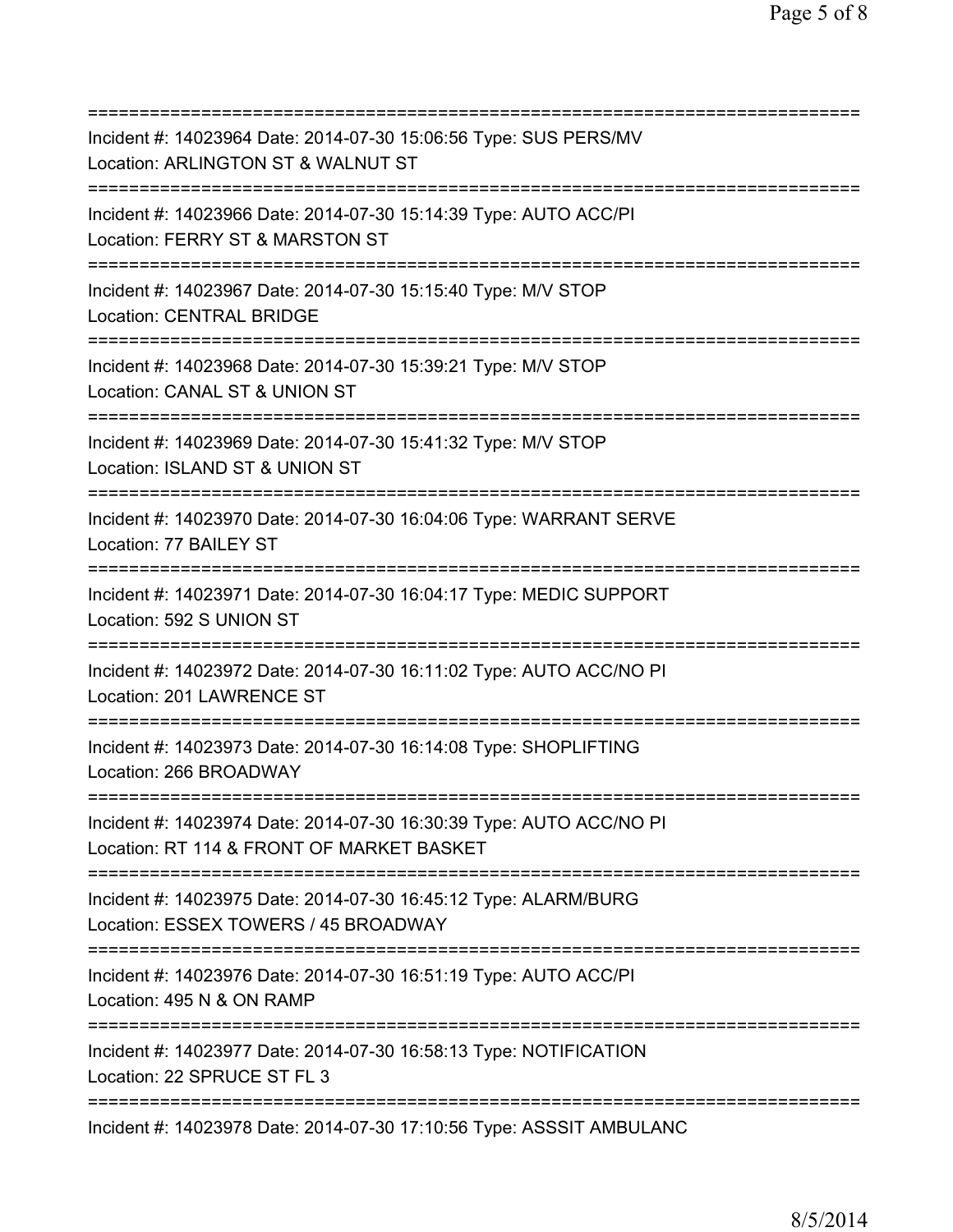| Incident #: 14023979 Date: 2014-07-30 17:11:34 Type: STOL/MV/PAS<br>Location: 34 EXCHANGE ST                                             |
|------------------------------------------------------------------------------------------------------------------------------------------|
| Incident #: 14023980 Date: 2014-07-30 17:19:59 Type: ALARM/BURG<br>Location: AMERICAN PROPERTIES TEAM INC. / 18 FRANKLIN ST              |
| Incident #: 14023981 Date: 2014-07-30 17:23:14 Type: NOISE ORD<br>Location: 21 LEONARD AV FL 2<br>=====================================  |
| Incident #: 14023982 Date: 2014-07-30 17:32:30 Type: AUTO ACC/NO PI<br>Location: CHANDLER ST & MEDFORD ST                                |
| Incident #: 14023983 Date: 2014-07-30 17:39:10 Type: NOISE ORD<br>Location: 175 ANDOVER ST FL 1                                          |
| Incident #: 14023984 Date: 2014-07-30 17:40:57 Type: MV/BLOCKING<br>Location: 28 MORTON ST                                               |
| Incident #: 14023985 Date: 2014-07-30 17:43:33 Type: ALARM/BURG<br>Location: LAWRENCE HISPANIC CHURCH / 54 SALEM ST                      |
| Incident #: 14023986 Date: 2014-07-30 17:51:38 Type: MV/BLOCKING<br>Location: 56 LEXINGTON ST                                            |
| Incident #: 14023987 Date: 2014-07-30 18:16:26 Type: NOISE ORD<br>Location: 206 ESSEX ST                                                 |
| Incident #: 14023988 Date: 2014-07-30 18:23:59 Type: PARK & WALK<br>Location: BROADWAY & HAVERHILL ST                                    |
| Incident #: 14023989 Date: 2014-07-30 18:37:34 Type: ALARM/BURG<br>Location: THE PARTHUM SCHOOL / 258 E HAVERHILL ST<br>:=============== |
| Incident #: 14023990 Date: 2014-07-30 18:46:51 Type: DRUG VIO<br>Location: BERKELEY ST & JACKSON ST                                      |
| Incident #: 14023991 Date: 2014-07-30 18:54:48 Type: MEDIC SUPPORT<br>Location: 37 BROOKFIELD ST FL 2                                    |
| Incident #: 14023992 Date: 2014-07-30 19:09:16 Type: SUICIDE ATTEMPT                                                                     |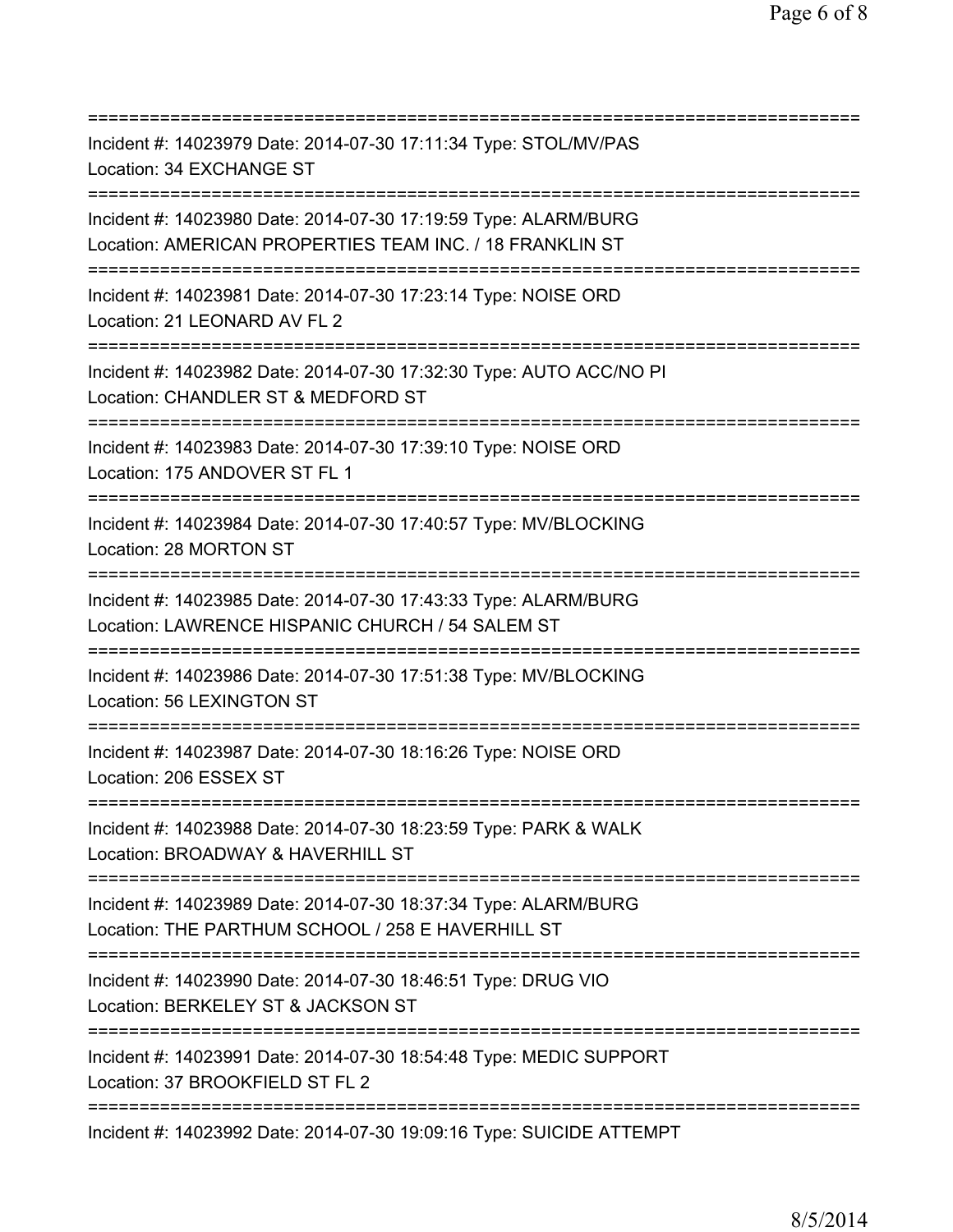| Location: 111 MARKET ST FL 3                                                                                                          |
|---------------------------------------------------------------------------------------------------------------------------------------|
| Incident #: 14023993 Date: 2014-07-30 19:10:30 Type: DRUG OVERDOSE<br>Location: 1 TREMONT ST                                          |
| Incident #: 14023994 Date: 2014-07-30 19:17:24 Type: WOMAN DOWN<br>Location: 11 DAISY ST FL 1<br>.----------------------------------- |
| Incident #: 14023995 Date: 2014-07-30 19:37:31 Type: MAN DOWN<br>Location: NESC FEDERAL CREDIT UNION / 14 AMESBURY ST                 |
| Incident #: 14023996 Date: 2014-07-30 19:43:24 Type: FIGHT<br>Location: CEDAR ST & HAMPSHIRE ST                                       |
| Incident #: 14023997 Date: 2014-07-30 19:55:09 Type: TOW OF M/V<br>Location: 117 MARKET ST                                            |
| Incident #: 14023998 Date: 2014-07-30 19:59:43 Type: ASSIST FIRE<br>Location: 11 DAISY ST                                             |
| Incident #: 14023999 Date: 2014-07-30 20:19:04 Type: DRUG VIO<br>Location: 28 FARLEY ST                                               |
| Incident #: 14024000 Date: 2014-07-30 20:34:01 Type: ALARM/BURG<br>Location: KATCHEL MOTOR CORP / 9 HAMPSHIRE ST                      |
| Incident #: 14024001 Date: 2014-07-30 20:40:07 Type: WARRANT SERVE<br>Location: 100 BERKELEY ST                                       |
| Incident #: 14024002 Date: 2014-07-30 21:00:32 Type: MISSING PERS<br>Location: 108 TREMONT ST                                         |
| Incident #: 14024003 Date: 2014-07-30 21:38:58 Type: DISTURBANCE<br>Location: 28 HALL ST                                              |
| Incident #: 14024004 Date: 2014-07-30 21:44:03 Type: INVESTIGATION<br>Location: 90 LOWELL ST                                          |
| Incident #: 14024005 Date: 2014-07-30 21:52:01 Type: FIGHT<br>Location: 304 HOWARD ST                                                 |
| :==============<br>Incident # 4 4004007 Data 004 4 07 00 04.E0.07 Tune: LIIT 0 DHALMAI                                                |